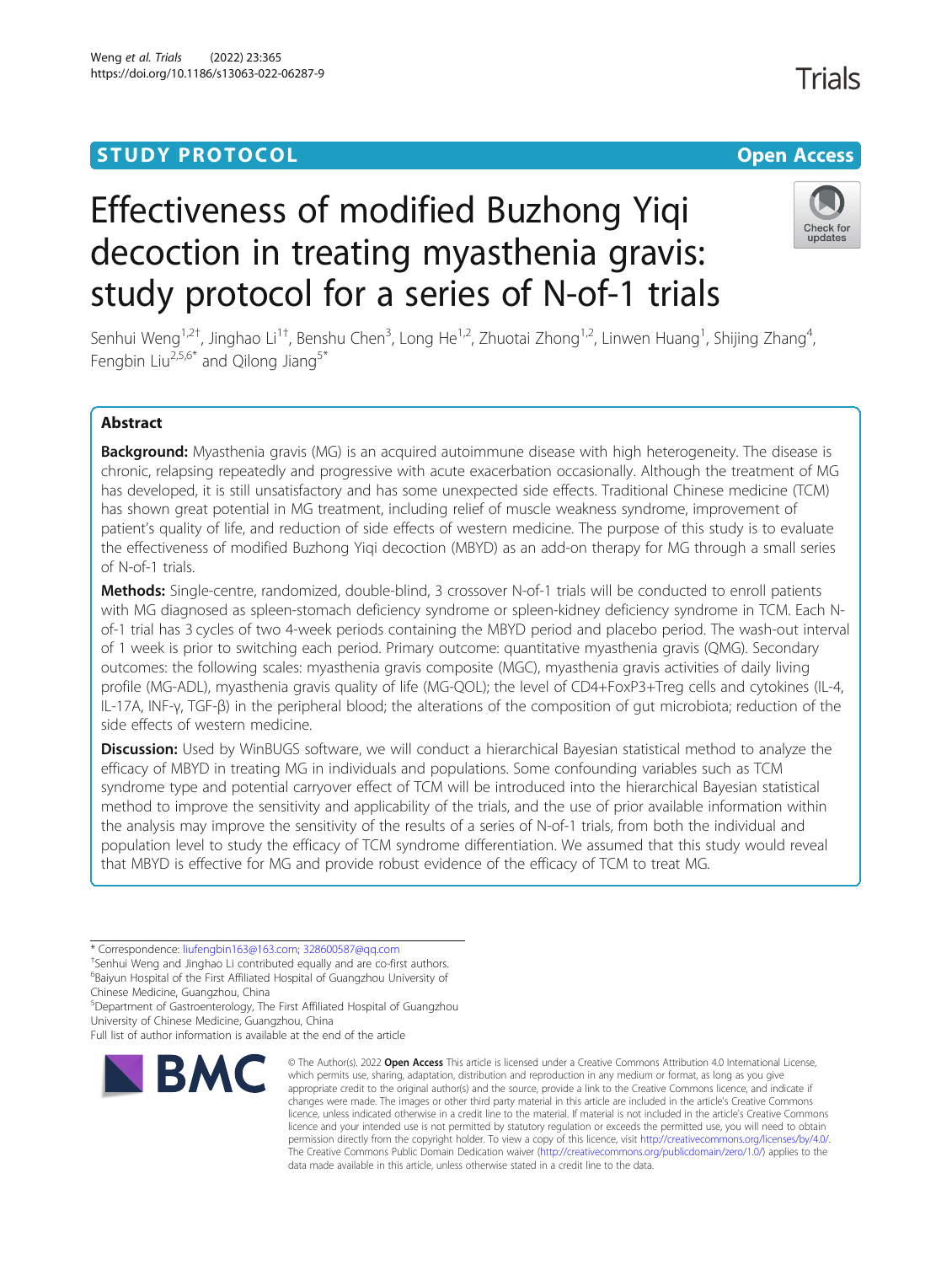Keywords: Modified Buzhong Yiqi decoction, Myasthenia gravis, N-of-1 trials, Traditional Chinese medicine, Gut microbiota

### **Background**

Myasthenia gravis (MG), characterized by weakness symptoms of various muscle groups, such as ptosis, dysphagia, dyspnea, limb weakness, and so on, is an antibody-mediated acquired autoimmune disease. The prevalence rate of MG ranges from 2.19 to 36.71 per 100,000, which depends on the geographic location [\[1](#page-7-0)]. Most MG patients (about 85%) have detectable antibodies against the acetylcholine receptor (AChR) in their serum [[2\]](#page-7-0). It is a chronic, progressive, and stubborn neuromuscular disease that seriously affects MG patients' quality of life.

The pathogenesis of MG has not entirely cleared. However, it was determined that it is highly correlated to immune dysregulation. CD4+T cells and their cytokines play a crucial role in the development and the progress of MG. CD4+ Foxp3+ regulatory T (Treg) cells, which are responsible for suppressing the immune response [\[3](#page-7-0)], have a protective pole in MG. Inflammatory cytokines such as interferon(IFN)-γ and interleukin(IL)- 17 increase the anti-AChR level and aggravate MG weakness symptoms while anti-inflammatory cytokines such as transforming growth factor(TGF)-β and IL-4 downregulate anti-AChR level and alleviate weakness symptom  $[4, 5]$  $[4, 5]$  $[4, 5]$  $[4, 5]$ .

On the other hand, with the development of metagenomics, metabolomics, metatranscriptomics, and other omics, gut microbiota has attracted more and more attention and become an important frontier in understanding the development and progression of diseases [\[6\]](#page-7-0). In recent years, studies revealed that gut microbiota in MG patients has lower biodiversity and a lower Firmicutes/Bacteroidetes ratio as well as a significantly lower Clostridium content than that in healthy people. The disorder of gut microbiota promotes immune inflammation response, which aggravates the severity of MG [[7,](#page-7-0) [8\]](#page-7-0).

MG is usually treated with conventional western medicine such as acetylcholinesterase inhibitors, glucocorticoid, and other non-steroidal immunosuppressants with dissatisfactory clinical effects in some patients, the risk of unconscionable dosage, and unwanted adverse effects where traditional Chinese medicine (TCM) can take a complementary and alternative effect. A study found that using TCM combined with western medicine might improve the total effect and reduce the risk of MG relapse [[9\]](#page-7-0). According to the TCM characteristic theory of "spleen

governing muscle," MG is generally diagnosed as "spleen *qi* deficiency syndrome" and thereby, strengthening the spleen and replenishing  $qi$  is a common therapeutic strategy of MG in TCM, which has played a positive role in clinical practice of MG [[10,](#page-7-0) [11](#page-7-0)]. Buzhong Yiqi decoction (BYD), a classical  $qi$ -supplementing formula in TCM, is the most frequently used prescription to treat MG. A study showed that BYD modulated the balance of Treg and Th17 cells in patients with MG and downregulated the serum AChR antibody level [[12\]](#page-7-0). Modified BYD (MBYD) is based on BYD and adds other Chinese herbs to treat MG patients' specific or concurrent symptoms synergistically. A pharmacological study demonstrated that Huangqi, Wuzhimaotao, and Gancao, which are all in MBYD, have pharmacological components of acetylcholinesterase in-hibitors [\[13\]](#page-7-0). Several clinical observations demonstrated that treating MG by combining MBYD with western medicine is more effective than western medicine alone [[14](#page-7-0)–[16\]](#page-7-0). However, high-level evidence of the effectiveness of MBYD for treating MG has yet to be constituted.

In this study, we will detect the level of Treg cells in the peripheral blood by flow cytometry and cytokines (IL-4, IL-17A, INF- $\gamma$ , TGF- $\beta$ ) in serum by ELISA to investigate how MBYD modulates immunoregulatory cells and cytokines. What is more, studies have found that TCM contains complex compounds that, after taken orally, will inevitably interact with gut microbiota and modulate the structure and metabolism of gut microbiota and thereby obtain their therapeutic effects [[17](#page-7-0), [18\]](#page-7-0). We innovated to investigate the alterations of gut microbiota after TCM treatment in N-of-1 trials. This method has not been reported in previous studies. We collected stool samples from MG patients at baseline and after each cycle to determine the changes of the gut microbiota with MBYD treatment through multiple cross-controls.

#### The rationales for the trials

Considering MG is a rare disease with high heterogeneity, conventional large-scale RCT trials are challenging to carry out. Single-case of the randomized controlled trial (also called "N-of-1") is a multiple-crossover, twophase cross design in a single patient to compare the efficacy of two interventions (or an intervention and a placebo), which requires an exceedingly smaller sample size than RCT  $[19]$  $[19]$ . There are some reasons why we will conduct this trial: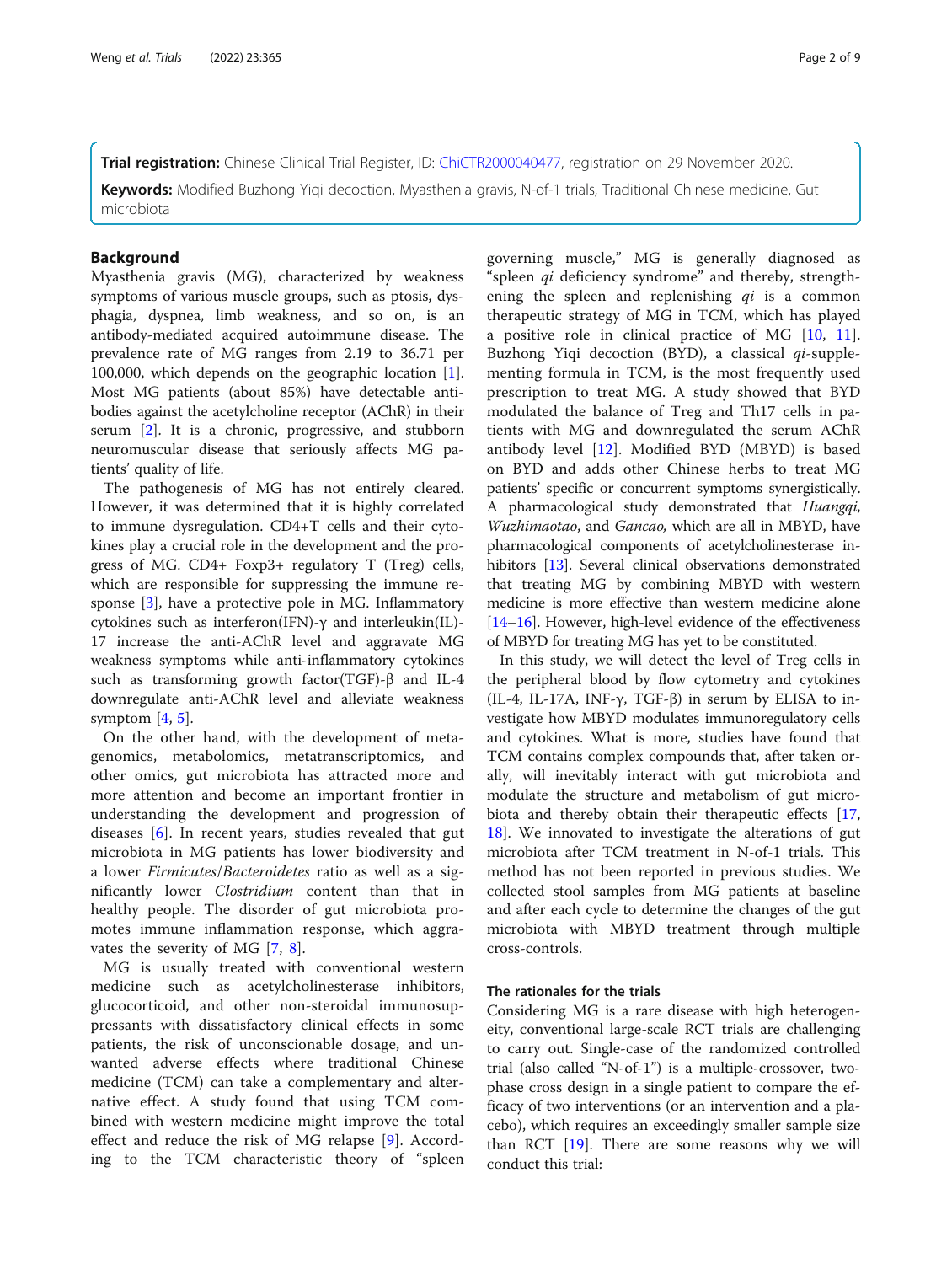- 1) N-of-1 trials provide the most rigorous evidence possible of the effectiveness of the intervention in the individuals by multiple-crossover randomized controls [\[20\]](#page-7-0). Therefore, evidence from several Nof-1 trials can be gathered to create the efficacy estimates of the population treatment.
- 2) N-of-1 trials are fit for chronic, nonself-limited, relatively stable diseases requiring long-term medication treatment. Therefore, we set a rule that participants should have a stable phase in MG for at least 3 months.
- 3) TCM is characterized by syndrome differentiation and individualized intervention. N-of-1 trials can design various intervention measures flexibly for individuals. Hence, this method is relevant to the clinical practice of TCM. Nowadays, TCM N-of-1 trials, as the most compatible clinical method with TCM clinical diagnosis and treatment, have been widely concerned [[21](#page-7-0)–[23\]](#page-7-0).

#### **Objectives**

In this study, our objective is to comprehensively evaluate the effectiveness of MBYD in the treatment of MG. We assumed that this study would provide a credible conclusion that MBYD is an effective prescription for MG, which alleviates clinical symptoms, enhances the quality of life of MG patients, and reduces the side effects of western medicine. Furthermore, this study investigated the alterations of the level of Treg cells and cytokines (IL-4, IL-17A, TGF-β, IFN-γ) in peripheral blood and the gut microbiota in the intestinal tract of MG patients at baseline and after each phase so as to preliminarily explore how MBYD effects the immune system and gut microbiota in MG patients.

### Method

#### Trial design

Because of the heterogeneous components of Chinese herbs, the onset time and half-time of Chinese herbs are hard to confirm [[24](#page-7-0)]. According to previous clinical observation and preliminary trial [\[11](#page-7-0)], we decided to set the intervention period or control period for 4 weeks and the wash-out interval for 1 week. Each cycle comprises a 4-week intervention period with MBYD combining conventional western medicine and a 4-week control period with placebo with the same western medicine in random order. The wash-out interval prior to switching each period makes carryover effects minimized. Hence, there are 29 weeks in all involving 3 cycles in this study (Fig. 1). The conventional western medicine that the patients take still follows his/her original therapeutic schedule. In view that patients with MG cannot stop taking conventional western medicine for a few days, which may aggravate their condition rapidly and lead to serious adverse events, only MBYD or placebo granules are washed out while western medicine is maintained during the wash-out interval. The protocol is conducted in light of the SPIRIT reporting guidelines [[25\]](#page-7-0) and obeys the Conventional Protocol Items: CONSORT extension for reporting N-of-1 trials (CENT) 2015 and CONSORT extension for reporting N-of-1 trials for traditional Chinese medicine (CENT for TCM) 2019 [\[24](#page-7-0), [26](#page-7-0)]. Table [1](#page-3-0) shows the schedule of enrolment, interventions, and outcomes and safety assessments.

#### Recruitment

The First Affiliated Hospital of Guangzhou University of Chinese Medicine (GZUCM) that we conduct the study is one of the centers for MG treatment in China and lots

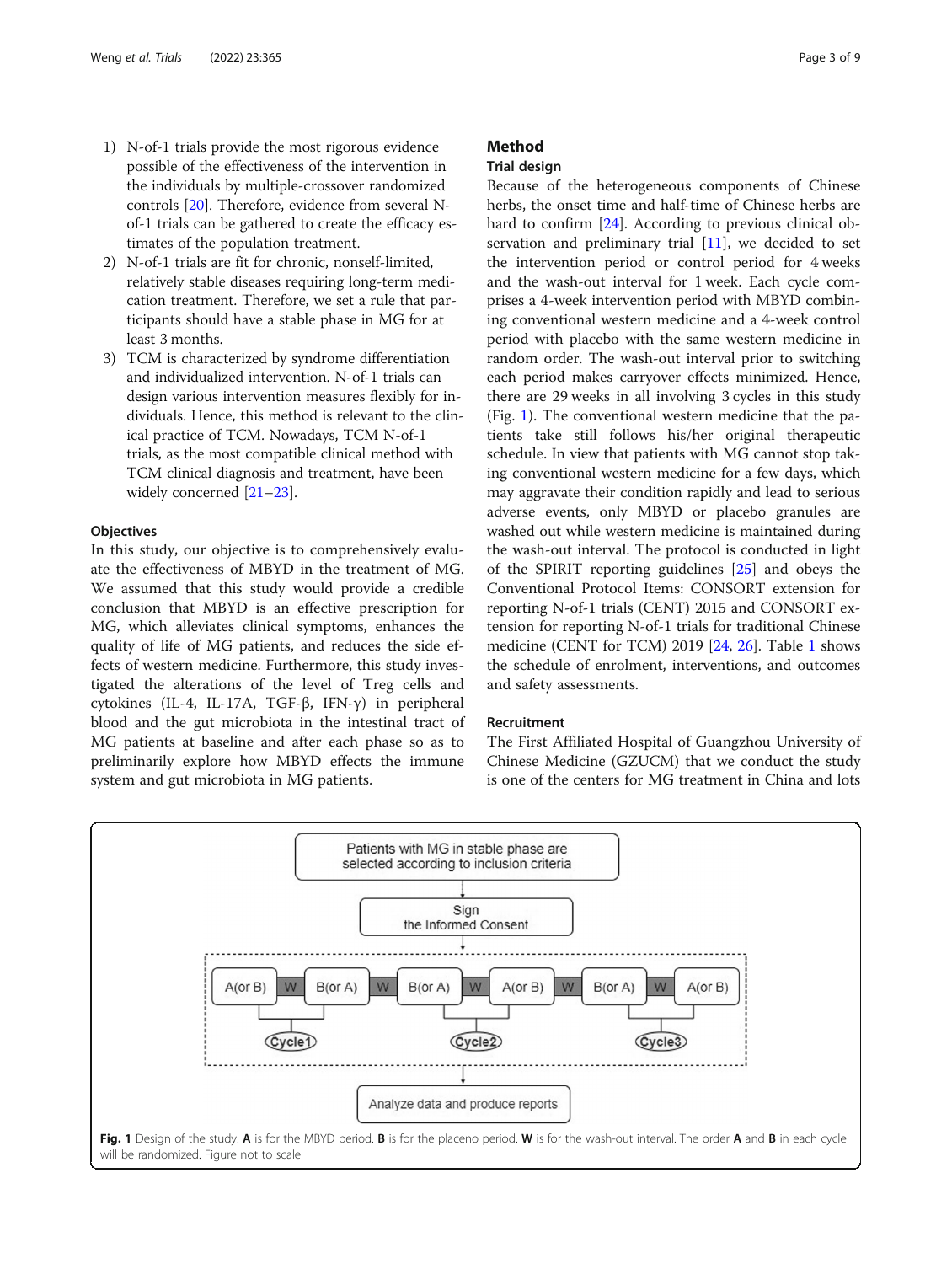| Time point           |                                                                                   |            | Enrolment Allocation Cycle1 |                  |                  | Cycle <sub>2</sub> |                    | Cycle3             |                    | Close-<br>out |
|----------------------|-----------------------------------------------------------------------------------|------------|-----------------------------|------------------|------------------|--------------------|--------------------|--------------------|--------------------|---------------|
|                      |                                                                                   |            |                             | Weeks<br>$1 - 4$ | Weeks<br>$6 - 9$ | Weeks<br>$11 - 14$ | Weeks<br>$16 - 19$ | Weeks<br>$21 - 24$ | Weeks<br>$26 - 29$ |               |
| Enrolment            | Eligibility screen                                                                |            |                             |                  |                  |                    |                    |                    |                    |               |
|                      | Informed consent                                                                  |            |                             |                  |                  |                    |                    |                    |                    |               |
|                      | Allocation                                                                        |            | V                           |                  |                  |                    |                    |                    |                    |               |
| Intervention         | MBYD granules or placebo with the<br>conventional western medicine                |            |                             | V                | $\sqrt{ }$       |                    |                    |                    |                    |               |
| Outcome              | QMG score                                                                         |            |                             | λl               | $\sqrt{ }$       |                    |                    |                    |                    |               |
|                      | TCM syndrome score; MGC; MG-ADL; MG-<br>QOL                                       | $\sqrt{ }$ |                             | $\sqrt{ }$       | $\sqrt{ }$       |                    |                    |                    |                    |               |
|                      | The level of CD4+ Foxp3+ Treg cells and<br>cytokines (IL-4, IL-17A, INF-γ, TGF-β) | $\sqrt{ }$ |                             | V                | $\sqrt{ }$       |                    |                    |                    |                    |               |
|                      | Gut microbiota                                                                    |            |                             | λl               | V                | λľ                 | $\sqrt{ }$         |                    |                    |               |
| Safety<br>assessment | Laboratory tests                                                                  |            |                             |                  | $\sqrt{ }$       |                    | $\sqrt{ }$         |                    |                    |               |
|                      | Vital signs                                                                       |            |                             |                  | $\sqrt{ }$       |                    |                    |                    |                    |               |
|                      | Adverse events                                                                    |            |                             |                  | N                |                    |                    |                    |                    |               |

#### <span id="page-3-0"></span>Table 1 Schedule of enrolment, interventions, outcomes, and safety assessments

of MG patients will come to visit. Patients will be recruited as the participants from outpatient or resident physicians who professionally treat MG in GZUCM.

The patients will be selected if they adapt to the inclusion criteria as follows:

- 1) Patients aged between 18 and 65 and gender are not limited
- 2) Patients diagnosed with MG based on "The Chinese guidelines for the diagnosis and treatment of myasthenia gravis (2020)": patients with typical clinical features of MG (fluctuating myasthenia) excluded from other diseases and meeting any of the following three points, including pharmacological examination, electrophysiological characteristics or serum antibody detection [\[27\]](#page-7-0)
- 3) Patients attached to the spleen-stomach deficiency syndrome or spleen-kidney deficiency syndrome will be enrolled which is based on "The guidelines for clinical diagnosis and treatment of internal medicine of traditional Chinese Medicine: myasthenia gravis (2020)" [\[28\]](#page-7-0)
- 4) Patients identified as class II or III according to myasthenia gravis foundation of America (MGFA) clinical classification [\[29\]](#page-7-0) and are in the stable stage of MG at least 3 months
- 5) Patients with Quantitative Myasthenia Gravis (QMG) score more than 6
- 6) Patients treated with glucocorticoid administration should not take more than 15 mg prednisone (or an equivalent dose of other glucocorticoids) per day.

The exclusion criteria are following:

- 1) Female patients who are pregnant or lactating or have a pregnancy plan during the trial
- 2) Patients with other autoimmune diseases (e.g., polymyositis, multiple sclerosis, rheumatoid arthritis) that may impact the assessment and treatment
- 3) Patients with severe heart, kidney, liver, lung, hematological system, infectious diseases, or cancer
- 4) Patients with neuropsychiatric disorders that cannot cooperate
- 5) Patients received plasma exchange, glucocorticoid, or gamma-globin pulse therapy within 3 months
- 6) Patients received thymectomy within half a year
- 7) Patients with hypersensitivity of any drug in this trial
- 8) Patients participating in other trials
- 9) Patients consumed antibiotics, probiotics, or antiacids during the previous 2 months

The withdrawal criteria are following:

- 1) Patients with poor adherence and not taking the trial medication as required by the study protocol
- 2) Patients who are allergic to the trial medication.
- 3) Patients with serious adverse effect (SAE) or suspected unexpected serious adverse reaction (SUSAR)
- 4) Patients with myasthenic crisis or worsening of symptoms requiring any treatment other than the trial medication
- 5) Patients who decide to withdraw from the trial or lose follow-up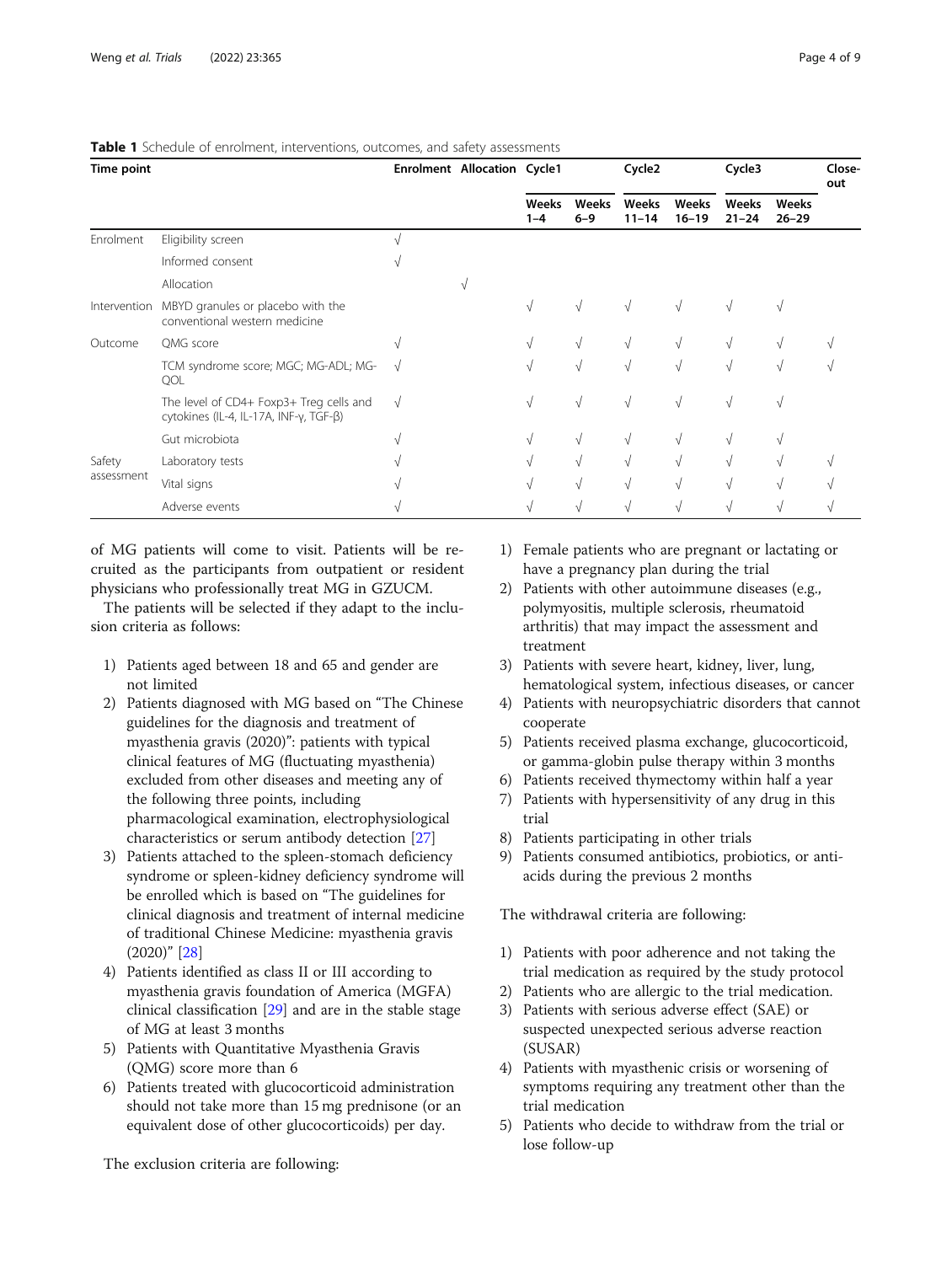The finished cycles before the withdrawal will be analyzed as part of the trial. We will still follow up with withdrawn participants until their planned end in order to appraise any adverse effects of the trial medication.

#### Interventions

In consideration of the hardship in guaranteeing the quality of the decoction, we intend to use granules in this study. The conventional western medicine administration such as pyridostigmine, low-dose prednisone, and immunosuppressants is in the light of their prestudy treatment schedule. In order to avoid the effects of other Chinese herbs, any drug containing ingredients from Chinese herbs is not allowed except MBYD. Moreover, patients are not allowed to take antibiotics, probiotics, or anti-acids, which can obviously affect gut microbiota during the trial. For patients who develop an infection that requires antibiotics during the trials, they will suspend the cycle until symptoms resolve and antibiotics have been discontinued for 2 months, which is the time for the recovery of gut microbiota after antibiotics shown by the animal study  $[30]$  $[30]$ . After then, they will restart that cycle from the beginning.

The MBYD consists of Astragalus Membranaceus (Huangqi), Radix Fici Simplicissimae (Wuzhimaotao), Rhizoma Atractylodis Macrocephalae (Baizhu), Radix Codonopsitis (Dangshen), Poria Cocos (Fuling), Radix Bupleuri (Chaihu), Cimicifuga Foetida (Shengma), Pericarpium Citri Reticulatae (Chenpi), Angelica Sinensis (Danggui), Semen Coicis (Yiyiren), Rhizoma Dioscoreae (Shanyao), Radix Liquiritiae (Gancao), and Radix Scrophulariae (Xuanshen). Patients with MG who have spleen *qi*-deficiency syndromes and kidney deficiency syndromes are usually diagnosed with spleen-kidney deficiency syndrome according to TCM theory and in that case, Morinda officinalis (Bajitian), Cistanche Salsa (Roucongrong), Semen Cuscutae (Tusizi), Cornus Officinalis (Shanzhuyu), Taxillus sutchuenensis Danser (Sangjisheng), and Rosa laevigata Michx (Jinyingzi), which are together used to replenish kidney  $qi$ , will be added in MBYD. Both the MBYD granules and the placebo granules were manufactured by Guangdong Yifang Pharmaceutical Co. Ltd.(10 g/bag, 2 bags three times a day, last number: J2004021). The placebo granules were identical to the MBYD granules in appearance, texture, color, and odor.

#### **Outcomes**

Given the multi-component and multi-target characterization of TCM, an all-round assessment of its effective evaluation is significant. In this study, the primary outcome is the QMG score. The QMG score will be assessed by a physician with experience in MG according to the MGFA manual [\[29](#page-7-0)]. The QMG score has

13 items with 0–3 points for each item and a total score of 0–39 points. A higher QMG score indicates a more severe disease condition, and a decrease of 2.6 points is considered to be of clinical significance [[31\]](#page-7-0). The secondary outcomes are the following:

- 1) TCM syndrome score. Assessing TCM syndrome score is based on "Diagnosis standards for common syndromes in traditional Chinese medicine" [\[32](#page-7-0)] issued by the Chinese Medicine Diagnostic Branch of China Association of Traditional Chinese Medicine. The measurement information of each symptom and sign of MG patient are weighted and summed according to the values of different symptoms and signs.
- 2) The scores of the following scales: myasthenia gravis composite (MGC), myasthenia gravis activities of daily living profile (MG-ADL), myasthenia gravis quality of life (MG-QOL)
- 3) The level of CD4+ Foxp3+ Treg cells and cytokines (IL-4, IL-17A, INF-γ, TGF-β) in the peripheral blood
- 4) The alteration of gut microbiota. Before the trials begin and after each period, we will collect the patients' fresh fecal samples and then immediately store them in the laboratory freezer at − 80 °C until analyses. We will analyze the gut microbiota in the stool samples in order to explore the mechanism of MBYD in MG therapy at the microbiological level by the 16S rRNA gene sequencing.
- 5) The reduction and alleviation of side effects of western medicine for MG treatment

The safety assessments consist of the following items:

- 1) Laboratory tests, including serum alanine aminotransferase, aspartate aminotransferase, urea nitrogen, creatinine, and routine blood tests
- 2) Vital signs, physical examination, and electrocardiograph
- 3) Adverse events occurring during the study, including MG crisis, drug allergy, hepatorenal insufficiency, and other adverse drug reactions

The outcomes and the safety assessments will be conducted before the trials begin and at the end of each period.

#### Sample size

We conducted the preliminary trials that 3 patients had finished all the three cycles. The mean and standard deviation (SD) of QMG scores (the primary outcome) difference between MBYD and placebo groups was (3.00± 1.94). The sample size calculation was based on the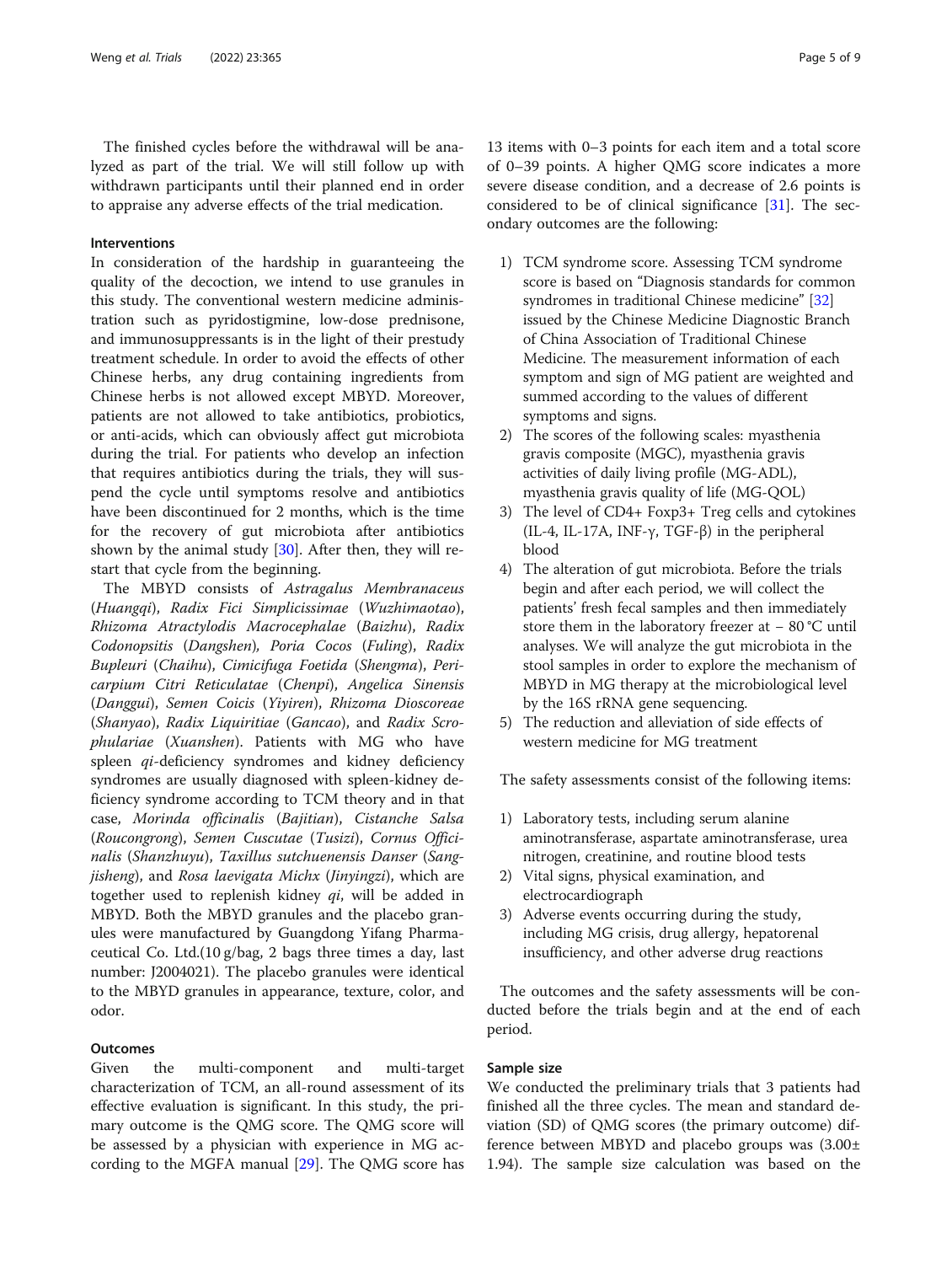effect of treatment with QMG scores [[19\]](#page-7-0). We assumed that there were differences in treatment effect among different patients, and the difference value(Ψ) was 3.0. We used the two-sided test and set the type I error  $\alpha$  of hypothesis test as 0.05 and the error β of class II as 0.2. Based on the estimate assuming 3 cycles, the sample size was calculated as 13 (random model) by using R 4.0 software [[33](#page-7-0)–[35](#page-7-0)]. Considering the 20% of lost follow-up rate, we set the sample size as 17.

#### Randomization, blinding, and treatment allocation

We mark the intervention (MBYD) as A and the control (placebo) as B. Then, each cycle can be recorded as AB or BA. The clinical research associate (REA) uses SPSS 26.0 to set a random seed and generate adequate random numbers in the range of (0,10) intervals, and all the random numbers will be rounded down. Each generated odd number is regarded as AB and an even number is regarded as BA. The first to third digits are allotted to the first participant, the fourth to sixth digits are allotted to the second participant, and so on. For example, if a series of random numbers generated by a computer is "453728…", then the first three numbers "453" are given to the first participant and thus the corresponding order of the trial for him/her is "BA-AB-AB" and homoplastically, the next three numbers "728" are given to the second participant and the corresponding order of the trial for him/her is "AB-BA-BA", and so on.

The allocation result will be written and put into an opaque and sealed envelope that will not be opened until the end of the trials. The granule storage and distribution will be in charge of the REA. Participants and investigators will both be blinded until the end of the trials.

In our experience, MBYD is usually mild and fewer side effects. In the case of SAEs related to MBYD, the supervisor and primary researchers shall decide whether emergency blind breaking is necessary, in order to know what kind of medicine the patient is taking in time. When breaking the blind, researchers should write the date, the reason for opening the blind, and sign on the envelope.

#### Data management and monitoring

In the trials, researchers will record and collect all data on the CRFs. The collecting data will be input using Epi-Data 3.0(EpiData Association, Odense, Denmark). To guarantee the accuracy and completeness of the data, double data input and proofreading will be carried out by two independent researchers. The individual data of the participants and the data generated during the study will be kept confidential by one researcher, and the result report after the study will not reveal the personal identity of the participants. the State Food and Drug Administration, the Ethics Committee, investigator, and sponsor representatives will be allowed access to participant data in order to verify clinical study procedures and/or data. We will do everything within existing laws to protect the privacy of our participants. A data monitoring plan will be formulated and the study data will be monitored by independent data monitors. All adverse events of the participants will be recorded in detail, properly handled, and tracked until the conditions are properly resolved or stabilized, and SAEs and unexpected events will be reported to the Ethics Committee, competent authorities, sponsors and drug regulatory authorities in a timely manner as required; The primary residents periodically conducted cumulative reviews of all adverse events, and convened investigator meetings when necessary to assess the risks and benefits of the study.

#### Follow-up after the trial

Patients who have finished all the cycles will be invited to the research center to follow up after 1 month, researchers will evaluate QMG, TCM syndrome scale, MGC,MG-QOL,MG-ADL and the safety assessments. If the patient's result report reveals MBYD is beneficial to treat MG, we would give him/her a suggestion that MBYD can be used as an adjunct medicine with the conventional western medicine to alleviate muscle weakness symptoms and enhance the quality of life.

#### Statistical methods

MG is a rare disease with high heterogeneity among patients. Bayesian analysis methods will be used to analyze the efficacy of MBYD in treating MG in individuals and populations. Hierarchical Bayesian statistical method is on account of the Monte Carlo technology of Markov's Bayesian hierarchical model calculation chain, using WinBUGS software for calculation. To combine the results of the multiple N-of-1 trials, a hierarchical model will be used to analyze the difference in efficacy under stratification. The confounding variables such as TCM syndrome differentiation and the potential carryover effect of TCM will be used as the structural grouping factors (or the levels of the model). Suppose there is a common internal residual in the trials. For this multistage model, the trials will use a Bayesian approach to combine data from individual N-of-1 trials. We have elicited a prior distribution for the mean difference effect: a normal distribution with mean 3.00 and a SD of 1.94 [[36\]](#page-8-0). Hence, we will acquire marginal posterior distribution for the mean treatment effects at the population levels and for the variations between patients, as well as a posterior distribution of treatment effects at the individual level, which will exhibit borrowed power through contraction from the population estimates to the population mean. For more details about the program used, see Zucker et al. (2006,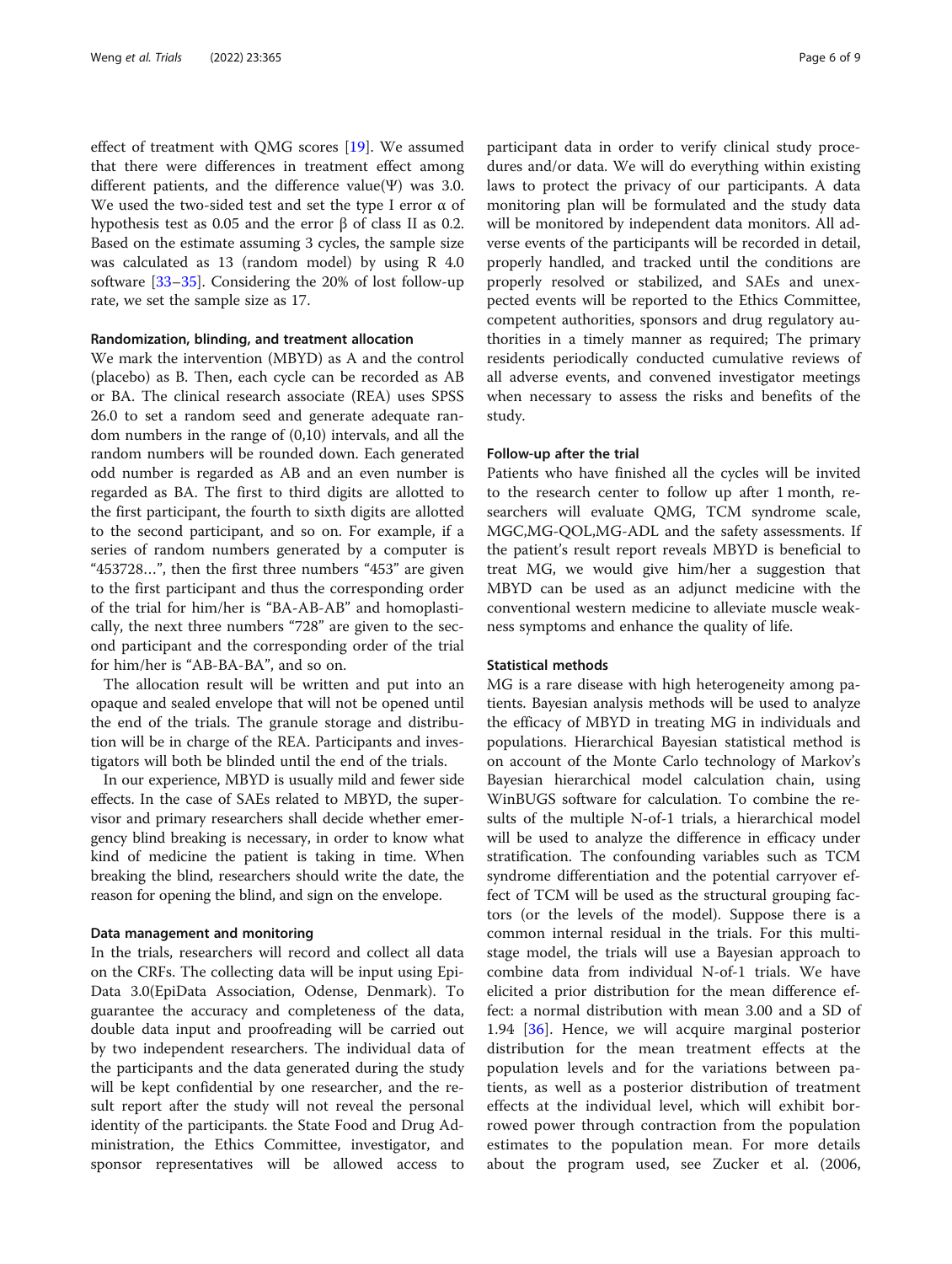especially the appendix) [[37\]](#page-8-0). The probability distributions of each model will be analyzed to assess violations and data transformations undertaken, where necessary. Conventional burn-in periods, model convergence and stability diagnostics as well as residual checks will be adopted. The patterns of hierarchical Bayesian statistics analysis results will be as follows: (1) the mean of the posterior distribution of the mean difference between the outcomes of MBYD and placebo, which provides the best evaluation of the difference in the overall effect size between the treatments; (2) the relevant 95% credible region, which gives uncertainty interval of the posterior distribution (2.5 and 97.5 percentiles in this case), and (3) the posterior probability of mean difference that MBYD will be better than the placebo, which describes the likelihood that the patients will squint towards actively treat in future cycles. At the time that these estimated values are better than predetermined threshold values (e.g., the increment of the average of QMG score is  $\geq$ 3 points), the patient will be defined as a "responder" [\[33,](#page-7-0) [38](#page-8-0), [39](#page-8-0)].

#### Auditing

A research assistant supervises the sequence and procedure of the trial, and this process is independent from the other investigators.

#### **Discussion**

According to our rich clinical experience, we found that TCM treatment can alleviate fatigue and muscle weakness and improve the quality of life of MG patients. A series of N-of-1 trials is currently a helpful tool for maximizing clinical benefits for an individual patient and has significant potential to supply convincing effective information for most clinical fields [[40\]](#page-8-0). It can be seen as conducting multiple RCTs on individuals. TCM is highly consistent with N-of-1 trials because TCM is characterized by syndrome differentiation and holism emphasizing individualized treatment. In recent years, more and more scholars have paid attention to TCM N-of-1 trials.

It is challenging to assess the effectiveness of TCM because of its heterogeneous ingredients, multiple targets, and miscellaneous effects. In this study, we plan to use QMG, MGC, and MG-ADL clinical rating scales to evaluate the severity of MG and MG-QOL for assessing the quality of life in MG patients and the TCM symptom scale for analyzing the syndrome improvement. Meanwhile, the level of Treg cells and related cytokines are also our outcomes so as to comprehensively evaluate the effectiveness of TCM. In addition, the changes of gut microbiota through TCM treatment can also be used as a method to evaluate the effectiveness of TCM. Therefore, we innovated to use multiple crossovers within the N-of-1 trials for detecting and analyzing the composition

of gut microbiota, aiming to form credible evidence that the effect of TCM on how to modulate the composition of gut microbiota in MG patients.

For TCM N-of-1 trials, previous studies published or conducted have an inferior reporting quality [\[41](#page-8-0)]. On the one hand, because of the multi-target and confounding effect of TCM, it is hard to determine the half-time and onset time, which brings the difficulty to set the period of intervention and wash-out. On the other hand, how to evaluate the clinical effectiveness of TCM still needs to be further improved. Besides, a part of TCM treatments may have a slow onset of clinical effects and do not show curative effects in a short period, which brings some difficulties to the conductions of TCM Nof-1 trials. Nevertheless, TCM N-of-1 trials still have great potential and their future is worth looking forward to.

#### Trial status

The recruitment began on 5 Dec 2020, and we expect this study to be completed by 30 May 2022.

#### Abbreviations

MG: Myasthenia gravis; QMG: Quantitative myasthenia gravis; TCM: Traditional Chinese medicine; MGC: Myasthenia gravis composite; MG-ADL: Myasthenia gravis activities of daily living profile; MG-QOL: Myasthenia gravis quality of life; BYD: Buzhong Yiqi decoction; MBYD: Modified Buzhong Yiqi decoction; N-of-1: Single-case randomized controlled trial; RCT: Randomized controlled trial; GZUCM: Guangzhou University of Chinese Medicine; CENT: CONSORT extension for reporting N-of-1 trials; CRF: Case report form; AChR: Acetylcholine receptor; Treg cell: Regulatory T cell; INFγ: Interferon-γ; TGF-β: Transforming growth factor-β; IL: Interleukin; SAE: Serious adverse effect; SD: Standard deviation; REA: Research associate

#### Acknowledgements

We are grateful to the Scientific Research Team Training Project Of Guangzhou University of Chinese Medicine and the National Natural Science Foundation of China as well as "Double First-class" and High-level University Discipline Collaborative Innovation Team Project of Guangzhou University of Chinese Medicine for their funding support in this study.

#### Authors' contributions

SW, FL and QJ were the Chief Investigators who conceived the study, led the proposal and protocol development. JL and BC contributed to study design and to development of the proposal. SW, JL were the lead trial methodologist. LH, ZZ,SZ provided statistical expertise and designed the statistical analysis. SW, JL and LwH wrote the study protocol with input from other authors. The authors read and approved the final manuscript.

#### Funding

This study was supported by the Scientific Research Team Training Project Of Guangzhou University of Chinese Medicine (grant number 2019KYTD101), "Double First-class" and High-level University Discipline Collaborative Innovation Team Project of Guangzhou University of Chinese Medicine (grant number 2021XK18), and the National Natural Science Foundation of China (NSFC) (grant number 81904133).

#### Declarations

#### Ethics approval and consent to participate

All patients we recruited will provide written informed consent before participation. Ethical approval was acquired from the Ethics Committee of The First Affiliated Hospital of GZUCM, No. ZYYECK[2019]119. We will bear the cost of granules and relevant examinations during the study. Data usage will obey the ordinances of the hospital's data oversight committee. De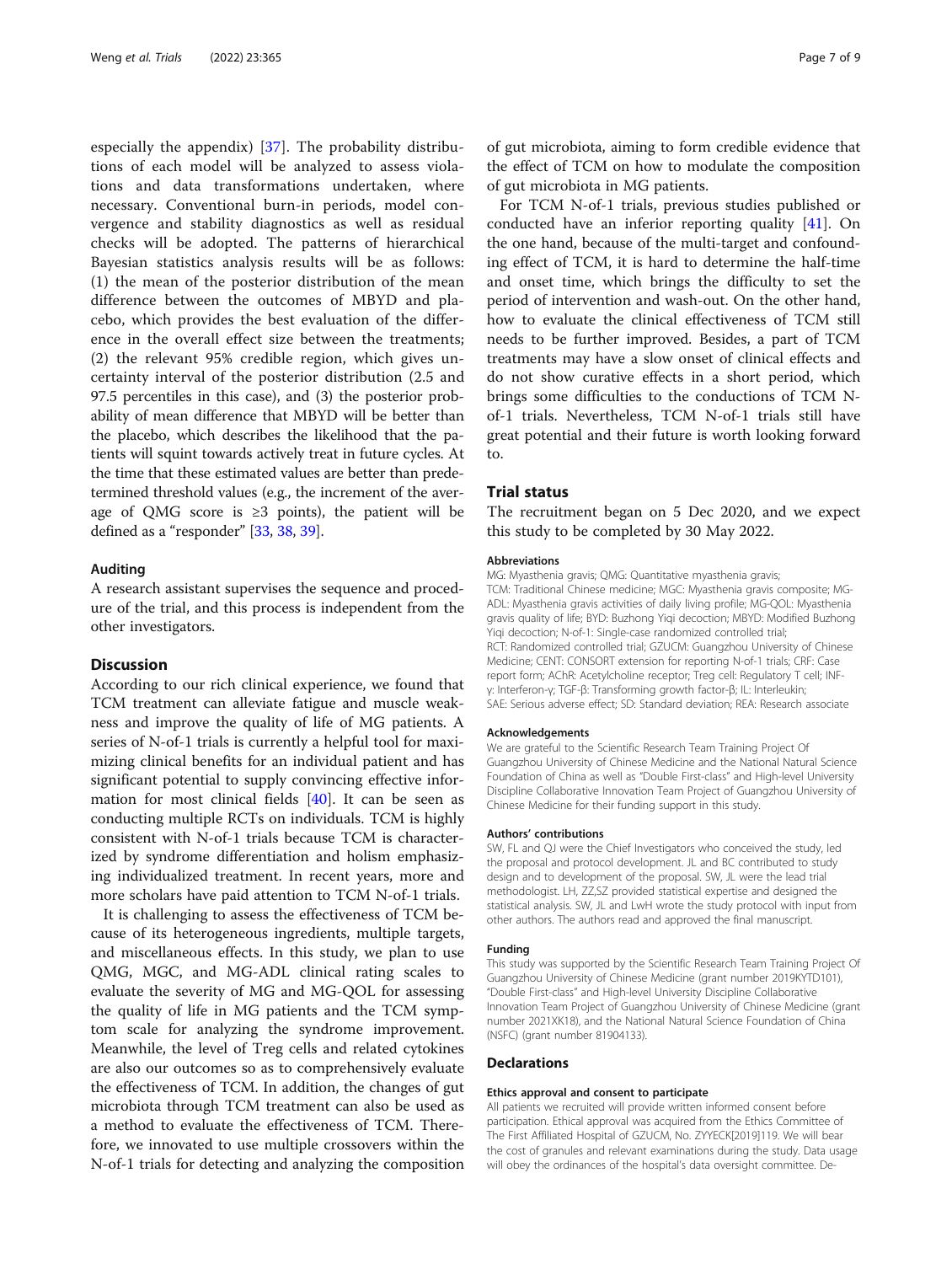<span id="page-7-0"></span>identify results will be announced in peer-reviewed journals and be presented in academic meetings and scientific conferences. The results will also be informed to the participants at the end of the trials.

#### Consent for publication

All the authors gave their consent to publish the paper.

#### Competing interests

SW and JL contributed equally and are co-first authors. The authors declare that they have no competing interests

#### Author details

<sup>1</sup>The First Clinical College, Guangzhou University of Chinese Medicine, Guangzhou, China. <sup>2</sup> Lingnan Medical Research Center of Guangzhou University of Chinese Medicine, Guangzhou, China. <sup>3</sup>The Second Clinical College, Guangzhou University of Chinese Medicine, Guangzhou, China. 4 School of Basic Medical Science, Guangzhou University of Chinese Medicine, Guangzhou, China. <sup>5</sup>Department of Gastroenterology, The First Affiliated Hospital of Guangzhou University of Chinese Medicine, Guangzhou, China. 6 Baiyun Hospital of the First Affiliated Hospital of Guangzhou University of Chinese Medicine, Guangzhou, China.

#### Received: 1 July 2021 Accepted: 7 April 2022 Published online: 27 April 2022

#### References

- Bubuioc A, Kudebayeva A, Turuspekova S, Lisnic V, Leone M. The epidemiology of myasthenia gravis. J Med Life. 2021;14(1):7–16. [https://doi.](https://doi.org/10.25122/jml-2020-0145) [org/10.25122/jml-2020-0145.](https://doi.org/10.25122/jml-2020-0145)
- 2. Gomez A, Van Den Broeck J, Vrolix K, Janssen S, Lemmens M, Van Der Esch E, et al. Antibody effector mechanisms in myasthenia gravis-pathogenesis at the neuromuscular junction. Autoimmunity. 2010;43(5-6):353–70. [https://doi.](https://doi.org/10.3109/08916930903555943) [org/10.3109/08916930903555943.](https://doi.org/10.3109/08916930903555943)
- 3. Rodríguez-Perea A, Arcia E, Rueda C, Velilla P. Phenotypical characterization of regulatory T cells in humans and rodents. Clin Exp Immunol. 2016;185(3): 281–91. <https://doi.org/10.1111/cei.12804>.
- Uzawa A, Kuwabara S, Suzuki S, Imai T, Murai H, Ozawa Y, et al. Roles of cytokines and T cells in the pathogenesis of myasthenia gravis. Clin Exp Immunol. 2021;203(3):366–74. [https://doi.org/10.1111/cei.13546.](https://doi.org/10.1111/cei.13546)
- 5. Dresser L, Wlodarski R, Rezania K, Soliven B. Myasthenia Gravis: Epidemiology, Pathophysiology and Clinical Manifestations. J Clin Med. 2021;10(11):2235.
- 6. Feng W, Ao H, Peng C, Yan D. Gut microbiota, a new frontier to understand traditional Chinese medicines. Pharmacol Res. 2019;142:176–91. [https://doi.](https://doi.org/10.1016/j.phrs.2019.02.024) [org/10.1016/j.phrs.2019.02.024](https://doi.org/10.1016/j.phrs.2019.02.024).
- 7. Qiu D, Xia Z, Jiao X, Deng J, Zhang L, Li J. Altered Gut Microbiota in Myasthenia Gravis. Front Microbiol. 2018;9:2627. [https://doi.org/10.3389/](https://doi.org/10.3389/fmicb.2018.02627) [fmicb.2018.02627.](https://doi.org/10.3389/fmicb.2018.02627)
- 8. Zheng P, Li Y, Wu J, Zhang H, Huang Y, Tan X, et al. Perturbed Microbial Ecology in Myasthenia Gravis: Evidence from the Gut Microbiome and Fecal Metabolome. Adv Sci (Weinh). 2019;6(18):1901441. [https://doi.org/10.1002/a](https://doi.org/10.1002/advs.201901441) [dvs.201901441](https://doi.org/10.1002/advs.201901441).
- Yang XQ, Liu L, Yang WY, Dong HH, Yang YR, Li Y. Efficacy and Safety of the TCM Qi-Supplementing Therapy in Patients with Myasthenia Gravis: A Systematic Review and Meta-Analysis. Evid Based Complement Alternat Med. 2017;2017:6512572–10. <https://doi.org/10.1155/2017/6512572>.
- 10. Jiang X, Chen G, Huang J, Xie L, Shen D, Jiang K, et al. Modified Buzhong Yiqi decoction for myasthenia gravis: A systematic review protocol. Medicine. 2018;97(50):e13677. [https://doi.org/10.1097/MD.0000000000013](https://doi.org/10.1097/MD.0000000000013677) [677.](https://doi.org/10.1097/MD.0000000000013677)
- 11. Weng S, Fan Z, Qiu G, Liu F, Huang L, Li J, et al. Therapeutic efficacy and immunoregulatory effect of Qiangji Jianli Capsule for patients with myasthenia gravis: Study protocol for a series of randomized, controlled Nof-1 trials. Medicine. 2020;99(51):e23679. [https://doi.org/10.1097/MD.](https://doi.org/10.1097/MD.0000000000023679) [0000000000023679](https://doi.org/10.1097/MD.0000000000023679).
- 12. Xinyan L, Lei F. Effects of Buzhong Yiqi Decoction on Treg Lymphocyte, Lymphocyte Subsets and on the Curative Effects of Elderly Patients with Myasthenia Gravis. World Chin Med. 2020;15(21):3336–9.
- 13. Cui L, Wang Y, Liu Z, Chen H, Wang H, Zhou X, et al. Discovering New Acetylcholinesterase Inhibitors by Mining the Buzhongyiqi Decoction Recipe

Data. J Chem Inf Model. 2015;55(11):2455–63. [https://doi.org/10.1021/acs.](https://doi.org/10.1021/acs.jcim.5b00449) [jcim.5b00449](https://doi.org/10.1021/acs.jcim.5b00449).

- 14. Huang YY. ntegrated traditional Chinese and Western medicine in the treatment of 18 cases of myasthenia gravis. Henan Trad Chin Med. 2014;34: 2432–3.
- 15. Zu LH. Effective observation on treating myasthenia gravis with the Buzhong Yiqi decoction plus hormone. Clin J Chin Med. 2015:28–76.
- 16. Qi G, Gu S, Liu P, Yang H, Dong H. Effects of combined traditional Chinese medicine with immunosuppressive agents for patients with myasthenia gravis. Int J Clin Exp Med. 2015;8(10):19044–50.
- 17. Chang C, Lin C, Lu C, Martel J, Ko Y, Ojcius D, et al. Corrigendum: Ganoderma lucidum reduces obesity in mice by modulating the composition of the gut microbiota. Nat Commun. 2017;8(1):16130. [https://](https://doi.org/10.1038/ncomms16130) [doi.org/10.1038/ncomms16130](https://doi.org/10.1038/ncomms16130).
- 18. Lyu M, Wang Y, Fan G, Wang X, Xu S, Zhu Y. Balancing Herbal Medicine and Functional Food for Prevention and Treatment of Cardiometabolic Diseases through Modulating Gut Microbiota. Front Microbiol. 2017;8:2146. [https://](https://doi.org/10.3389/fmicb.2017.02146) [doi.org/10.3389/fmicb.2017.02146.](https://doi.org/10.3389/fmicb.2017.02146)
- 19. Senn S. Sample size considerations for n-of-1 trials. Stat Methods Med Res. 2019;28(2):372–83. <https://doi.org/10.1177/0962280217726801>.
- 20. OCEBM, Levels of Evidence Working Group. The Oxford Levels of Evidence 2. Oxford: Oxford Centre for Evidence-Based, Medicine; 2011.
- 21. Huang H, Yang P, Wang J, Wu Y, Zi S, Tang J, et al. Investigation into the Individualized Treatment of Traditional Chinese Medicine through a Series of N-of-1 Trials. Evid Based Complement Alternat Med. 2018;2018:5813767– 11. <https://doi.org/10.1155/2018/5813767>.
- 22. Li J, Wei D, Niu J, Yang M, Ge L, Wang X, et al. Potential Facilitators and Barriers to Awareness of N-of-1 Trials for Physicians in Traditional Chinese Medicine. Altern Ther Health Med. 2018;24(2):44–9.
- 23. Xie T, Yu Z. N-of-1 Design and Its Applications to Personalized Treatment Studies. Stati Biosci. 2017;9(2):662–75. [https://doi.org/10.1007/s12561-016-91](https://doi.org/10.1007/s12561-016-9165-9) [65-9](https://doi.org/10.1007/s12561-016-9165-9).
- 24. Li J, Hu J, Zhai J, Niu J, Kwong J, Ge L, et al. CONSORT extension for reporting N-of-1 trials for traditional Chinese medicine (CENT for TCM) : Recommendations, explanation and elaboration. Complement Ther Med. 2019;46:180–8. [https://doi.org/10.1016/j.ctim.2019.08.014.](https://doi.org/10.1016/j.ctim.2019.08.014)
- 25. Chan A-W, Tetzlaff JM, Gøtzsche PC, Altman DG, Mann H, Berlin J, et al. SPIRIT 2013 Explanation and Elaboration: Guidance for protocols of clinical trials. BMJ. 2013;346(jan08 15):e7586. <https://doi.org/10.1136/bmj.e7586>.
- 26. Vohra S, Shamseer L, Sampson M, et al. CONSORT extension for reporting N-of-1 trials (CENT) 2015 Statement. BMJ. 2015;350:h1738. [https://doi.org/1](https://doi.org/10.1136/bmj.h1738) [0.1136/bmj.h1738](https://doi.org/10.1136/bmj.h1738).
- 27. Ting C. The Chinese guidelines for the diagnosis and treatment of myasthenia gravis (2020). Chin J Neuroimmunol Neurol. 2021;28(01):1–12.
- 28. China Association of Chinese Medicine. The guidelines for clinical diagnosis and treatment of internal medicine of traditional Chinese Medicine [M]. In: China Press of Traditional Chinese Medicine; 2020.
- 29. Jaretzki A 3rd, Barohn RJ, Ernstoff RM, et al. Myasthenia gravis: recommendations for clinical research standards. Task Force of the Medical Scientific Advisory Board of the Myasthenia Gravis Foundation of America. Neurology. 2000;55(1):16–23.
- 30. Gu S, Gong Y, Zhang J, Chen Y, Wu Z, Xu Q, et al. Effect of the Short-Term Use of Fluoroquinolone and β-Lactam Antibiotics on Mouse Gut Microbiota. Infect Drug Resistance. 2020;13:4547–58. <https://doi.org/10.2147/IDR.S281274>.
- 31. Barohn R, McIntire D, Herbelin L, Wolfe G, Nations S, Bryan W. Reliability testing of the quantitative myasthenia gravis score. Ann N Y Acad Sci. 1998; 841(1 MYASTHENIA GR):769–72. [https://doi.org/10.1111/j.1749-6632.1998.](https://doi.org/10.1111/j.1749-6632.1998.tb11015.x) [tb11015.x](https://doi.org/10.1111/j.1749-6632.1998.tb11015.x).
- 32. Wenfeng Z."Diagnosis standards for common syndromes in traditional Chinese medicine". J Hunan Univercity Chin Med. 2008(05):3–8+20. [in Chinese]
- 33. Zucker D, Ruthazer R, Schmid C. Individual (N-of-1) trials can be combined to give population comparative treatment effect estimates: methodologic considerations. J Clin Epidemiol. 2010;63(12):1312–23. [https://doi.org/10.101](https://doi.org/10.1016/j.jclinepi.2010.04.020) [6/j.jclinepi.2010.04.020.](https://doi.org/10.1016/j.jclinepi.2010.04.020)
- 34. Zucker D, Schmid C, McIntosh M, D'Agostino R, Selker H, Lau J. Combining single patient (N-of-1) trials to estimate population treatment effects and to evaluate individual patient responses to treatment. J Clin Epidemiol. 1997; 50(4):401–10. [https://doi.org/10.1016/S0895-4356\(96\)00429-5.](https://doi.org/10.1016/S0895-4356(96)00429-5)
- 35. Edwards LK. Applied Analysis of Variance in Behavioral Science. M. Dekker. 1993:297–344.